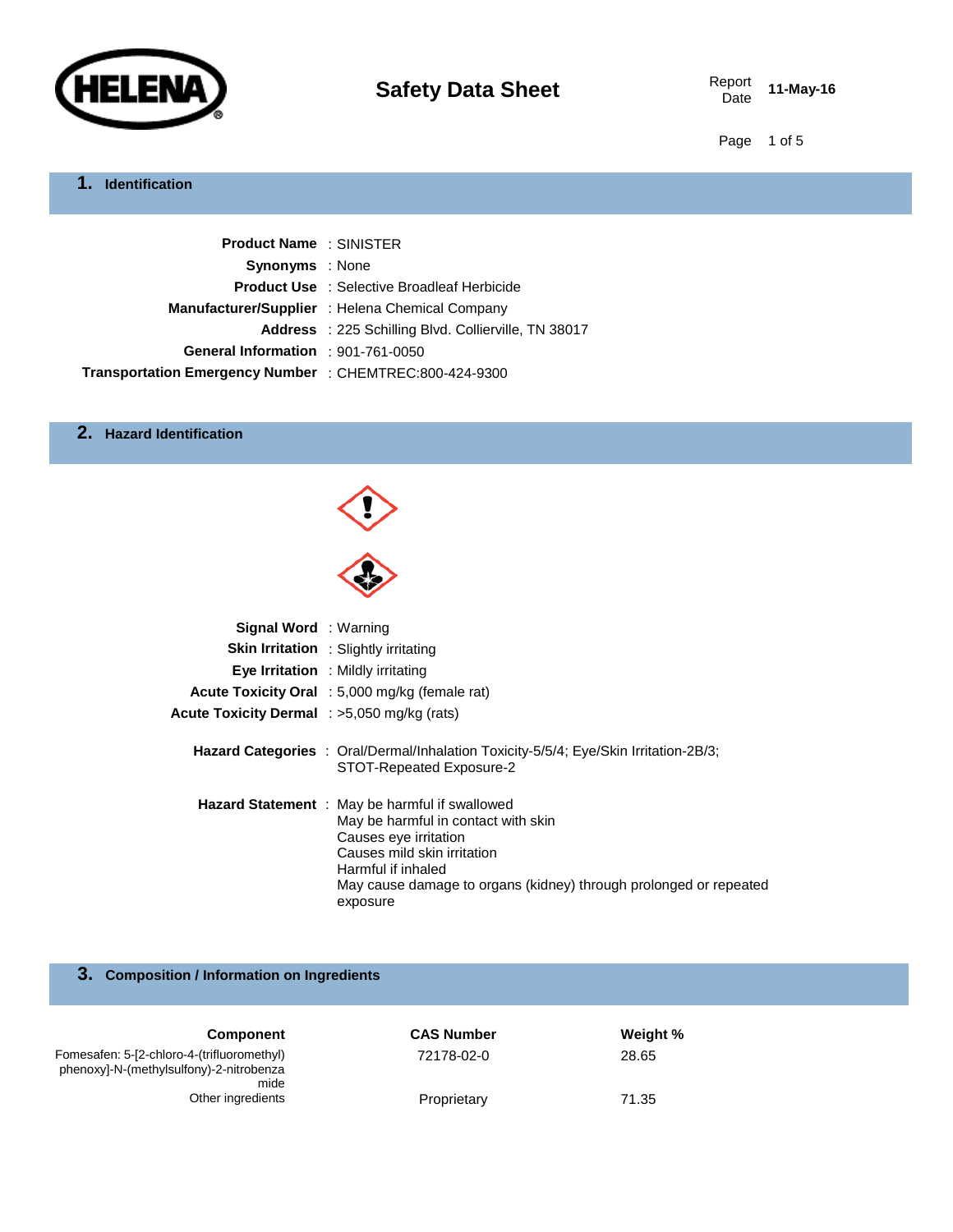

Date **11-May-16**

Page 2 of 5

#### **4. First Aid Measures**

|                                                                                            | <b>Eye</b> : Hold eye open and rinse slowly and gently with water for 15 to 20 minutes.<br>Remove contact lenses, if present, after the first 5 minutes, then continue rinsing<br>the eye. Call a poison control center or doctor for treatment advice.                                 |
|--------------------------------------------------------------------------------------------|-----------------------------------------------------------------------------------------------------------------------------------------------------------------------------------------------------------------------------------------------------------------------------------------|
|                                                                                            | <b>Skin</b> : Remove contaminated clothing. Rinse skin immediately with plenty of water for 15<br>to 20 minutes. Call a poison control center or doctor for treatment advice.                                                                                                           |
|                                                                                            | Inhalation : Move to fresh air. If not breathing, call 911 or an ambulance, then give artificial<br>respiration, preferably mouth-to-mouth if possible. Call a poison control center or<br>doctor for further treatment advice.                                                         |
|                                                                                            | <b>Ingestion</b> : Call a poison control center or doctor immediately for treatment advice. Sip a<br>glass of water if able to swallow. Do not induce vomiting unless told to do so by a<br>poison control center or doctor. Do not give anything by mouth to an unconscious<br>person. |
| Indication of Immediate Medical<br><b>Attention and Special Treatment</b><br><b>Needed</b> | : Probable mucosal damage may contraindicate the use of gastric lavage. Treat<br>symptomatically.                                                                                                                                                                                       |

#### **5. Fire Fighting Measures**

| <b>Extinguishing Media</b> : Use dry chemical, foam or carbon dioxide extinguishing agents.                                                                                                                            |
|------------------------------------------------------------------------------------------------------------------------------------------------------------------------------------------------------------------------|
| Specific Hazards Arising from the : Irritating and possibly toxic fumes may be generated by thermal decomposition<br><b>Chemical</b> or combustion.                                                                    |
| <b>Special Fire Fight Proc</b> : Wear full protective clothing and self-contained breathing apparatus. Evacuate<br>nonessential personnel from the area. Prevent use of contaminated buildings,<br>area and equipment. |

#### **6. Accidental Release Measures**

| <b>Personal Precautions</b>                                 | : Isolate hazard area. Keep unnecessary personnel from entering the area.<br><b>Protective Equipment</b> : NIOSH-certified air-purifying respirator with N,R,P or HE filter, chemical-resistant<br>gloves, splashproof goggles, long-sleeved shirt and long pants, socks, shoes,<br>eyewash station and emergency shower.<br><b>Emergency Procedures</b> : Clean up spills immediately.                                                                                 |
|-------------------------------------------------------------|-------------------------------------------------------------------------------------------------------------------------------------------------------------------------------------------------------------------------------------------------------------------------------------------------------------------------------------------------------------------------------------------------------------------------------------------------------------------------|
| Methods and Materials for<br><b>Containment and Cleanup</b> | : Control the spill at its source. Contain the spill to prevent spreading or<br>contaminating soil or from entering sewers, drainage systems or any bodies of<br>water. Clean up spills immediately, observing precautions to prevent exposure.<br>Cover entire spill with absorbent material and place in compatible disposal<br>containers. Scrub area with hard water detergent. Collect wash water with<br>additional absorbent and place into disposal containers. |

## **7. Handling and Storage**

**Precautions for Safe Handling** : Wear chemical-resistant protective equipment when handling. Use in a well-ventilated area. Avoid contact with skin, eyes and clothing. Avoid contact with incompatible materials. Wash thoroughly after handling.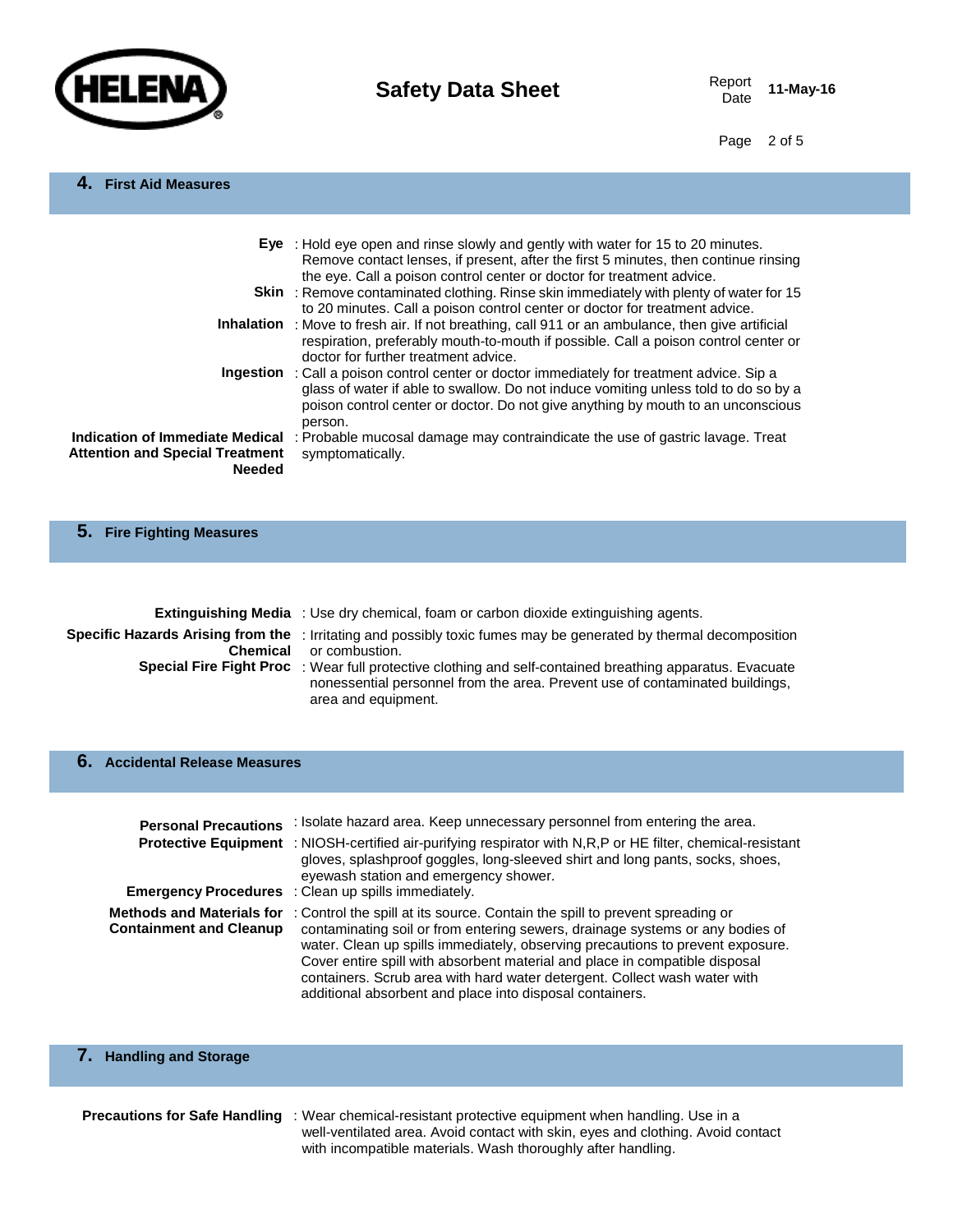

# **Safety Data Sheet** Report Report

Date **11-May-16**

Page 3 of 5

| <b>Conditions for Safe Storage</b> : Keep out of reach of children and domestic animals. Keep in original container. |
|----------------------------------------------------------------------------------------------------------------------|
| Store at temperatures above 32 Degrees F. Store in a well-ventilated area, away                                      |
| from food, feed, beverages and tobacco products. Prevent eating, drinking,                                           |
| tobacco use and cosmetic application in storage area.                                                                |

#### **8. Exposure Controls / Personal Protection**

| <b>TLV/PEL</b> : Not established |  |
|----------------------------------|--|
|                                  |  |

**Appropriate Engineering Controls** : General and/or local exhaust is sufficient.

**Personal Protective Equipment** : Chemical-resistant gloves, splashproof goggles, long-sleeved shirt and long pants, socks, shoes, eyewash station and emergency shower.

#### **9. Physical and Chemical Properties**

|                                                                                   | <b>Odor/Appearance</b> : Clear amber to dark amber liquid; no to faint odor |
|-----------------------------------------------------------------------------------|-----------------------------------------------------------------------------|
|                                                                                   | <b>Flash Point, oF</b> : >95 Degrees C.                                     |
|                                                                                   | Boiling Point, oF : No information found                                    |
| <b>Melting Point(Freezing point), <math>{}_{0}C</math></b> : No information found |                                                                             |
| Vapor Pressure, mm Hg @ 20 oC : No information found                              |                                                                             |
|                                                                                   | <b>Vapor Density</b> : No information found                                 |
| <b>Solubility in Water</b> : 100% Dispersible                                     |                                                                             |
|                                                                                   | Molecular Formula : Not applicable, formulated mixture.                     |
| Density, g/mL @ 25 oC : 1.182-1.202                                               |                                                                             |
| <b>Evaporation Rate(Butyl Acetate =</b> $\therefore$ No information found<br>1)   |                                                                             |
| <b>Octanol/Water Partition</b> : No information found<br><b>Coefficient</b>       |                                                                             |
|                                                                                   | $pH$ : 7.0-8.0 (2.5%)                                                       |
| <b>Flammable Limits (approximate</b> : No information found<br>volume % in air)   |                                                                             |
| Auto-ignition Temperature : Not determined                                        |                                                                             |
| <b>Decomposition temperature</b> : No information found                           |                                                                             |

## **10.Stability and Reactivity**

|                                                         | <b>Reactivity</b> : No information found.          |
|---------------------------------------------------------|----------------------------------------------------|
| <b>Chemical Stability</b> : Stable                      |                                                    |
| Hazardous Decomposition : None known<br><b>Products</b> |                                                    |
| <b>Hazardous Polymerization</b> : Will not occur        |                                                    |
| <b>Conditions to Avoid</b> : None known.                |                                                    |
|                                                         | Incompatible Materials : Avoid contact with acids. |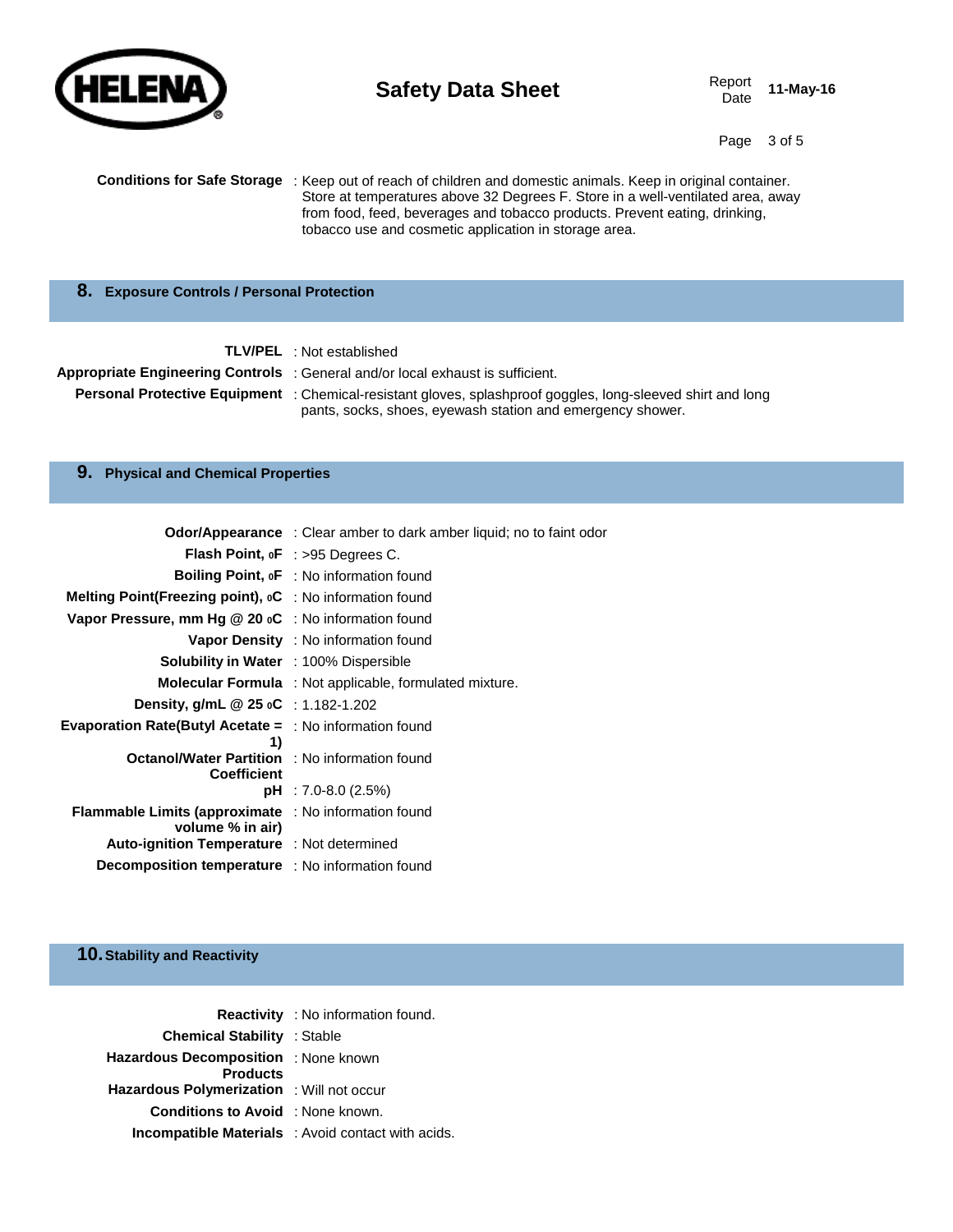

Date **11-May-16**

Page 4 of 5

## **11.Toxicological Information**

|                                                            | Acute Toxicity (Oral LD50) : 5,000 mg/kg (female rat). May be harmful if swallowed.                                                                       |  |
|------------------------------------------------------------|-----------------------------------------------------------------------------------------------------------------------------------------------------------|--|
|                                                            | <b>Acute Toxicity (Dermal LD50)</b> : $>5,050$ mg/kg (rats). May be harmful in contact with skin.                                                         |  |
|                                                            | Acute Toxicity Inhalation LC50 : >2.33 mg/L (rats). Harmful if inhaled.                                                                                   |  |
| <b>Likely Routes of Exposure</b> : Eyes, skin, inhalation. |                                                                                                                                                           |  |
|                                                            | <b>Skin Irritation</b> : Causes mild skin irritation.                                                                                                     |  |
|                                                            | <b>Eye Irritation</b> : Causes eye irritation.                                                                                                            |  |
|                                                            | <b>Skin Sensitization</b> : Not considered a skin sensitizer.                                                                                             |  |
|                                                            | <b>Carcinogenic</b> : Not listed by IARC, NTP or OSHA.                                                                                                    |  |
|                                                            | <b>Chronic Effects</b> : Specific Target Organ Toxicity-Repeated Exposure: May cause damage to<br>organs through prolonged or repeated exposure (kidney). |  |
|                                                            | <b>Other Hazards</b> : None currently known.                                                                                                              |  |

## **12.Ecological Information**

|                                                            | <b>Ecotoxicity</b> : Fish (rainbow trout) 96-hour LC50 680 ppm; Invertebrate (water flea) Daphnia<br>Magna 48-hour EC50 294 ppm; Bird (Mallard Duck) 14-day LD50 > 5,000 mg/kg<br>(all data based on Fomesafen Technical). |
|------------------------------------------------------------|----------------------------------------------------------------------------------------------------------------------------------------------------------------------------------------------------------------------------|
| <b>Persistence and Degradability</b> : Persistent in soil. |                                                                                                                                                                                                                            |
| <b>Bioaccumulative Potential</b> : No information found.   |                                                                                                                                                                                                                            |
|                                                            | Mobility in Soil: Highly mobile in soil.                                                                                                                                                                                   |
|                                                            | <b>Other Adverse Effects</b> : Sinks in water (after 24 hours).                                                                                                                                                            |

# **13.Disposal Considerations**

**Waste Disposal Method** : This material must be disposed of according to Federal, State or Local procedures under the Resource Conservation and Recovery Act.

#### **14.Transport Information**

|                                                                | <b>UN Proper Shipping Name</b> : Not regulated by DOT, IATA or IMDG. |
|----------------------------------------------------------------|----------------------------------------------------------------------|
| <b>Transport Hazard Class : None</b>                           |                                                                      |
| <b>UN Identification Number</b> : None                         |                                                                      |
| <b>Packaging Group</b> : None                                  |                                                                      |
| <b>Environmental Hazards</b> : None                            |                                                                      |
|                                                                | <b>Transport in Bulk</b> : No special considerations needed.         |
| <b>Special Precautions for : None</b><br><b>Transportation</b> |                                                                      |